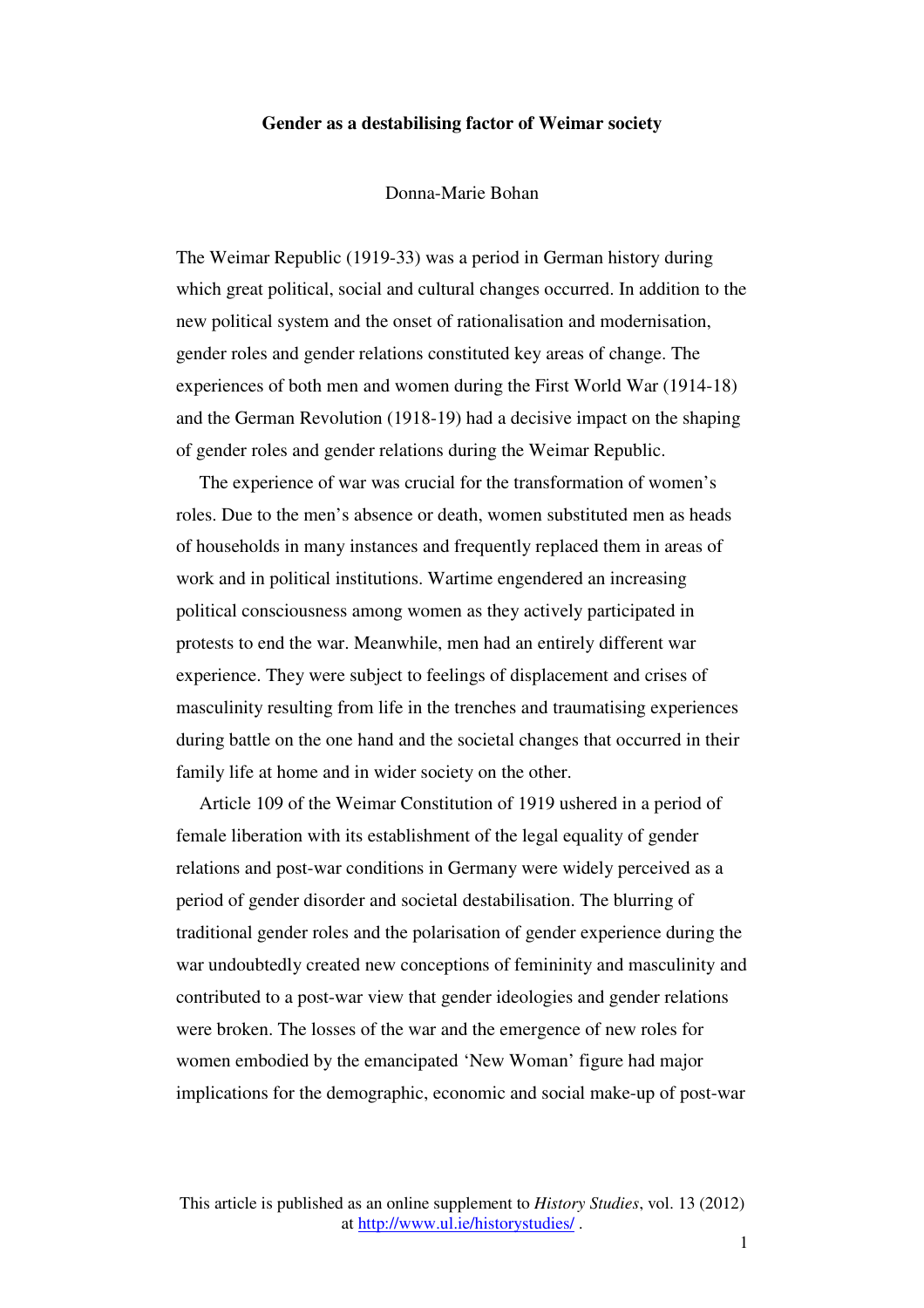German society.<sup>1</sup> The changes in the area of gender became topics of widespread political debate and spread to the realms of art and culture. An examination of these demonstrates the destabilising effect of the new gender roles. At a time when Germany was intent on establishing economic recovery and political stability, the post-war gender roles seemed to go against the grain of social reconstruction. It is for these reasons that the post-war gender order fractured German society.

 The Weimar Republic granted equal rights and suffrage to women in 1919. This provided the constitutional basis for women's participation in politics. The 'New Woman' figure was both real and symbolic of the social and democratic change in women's lives. She embodied the modernising transformations of German society in politics and the workplace in that she was politically emancipated, sexually liberated and economically independent. Women were increasingly visible in other public spheres as during leisure activities, for example in sports clubs, youth organisations, dance halls, going to the cinema or simply walking unaccompanied in the streets of the metropolis. In 1929 Elsa Hermann, reflecting on the new female role in society, revealed that 'the modern woman refuses to lead the life of a lady and a housewife, preferring to depart from the ordained path and go her own way'.<sup>2</sup> The 'New Woman', therefore, marked a departure from tradition and embodied a 'self-reliant personality' and a spirit of independence.<sup>3</sup> The new roles of women were a challenge to male authority

<sup>&</sup>lt;sup>1</sup> Martha H. Patterson, *The American New Woman Revisited. A Reader, 1894-1930* (New Brunswick, 2008). The Introduction to this reader provides a useful starting point for the study of the concept of the New Woman. Whilst the book discusses the 'New Woman' in the United States in particular, the 'New Woman' was an international figure whose presence was also felt throughout Europe. Atina Grossmann, '"Girlkultur" or thoroughly rationalized female: a new woman in Weimar Germany?', in Judith Friedlander (ed.), *Women in Culture and Politics: A Century of Change* (Bloomington, Ind., 1986) and Cornelie Usborne, 'The New Woman and generational conflict: perceptions of young women's sexual mores in the Weimar Republic' in Mark Roseman (ed.), *Generations in Conflict: Youth Revolt and Generation Formation in Germany 1770-1968* (Cambridge, 1995) are useful for approaching the phenomenon of the 'New Woman' in Germany. 2 Elsa Hermann, 'This is the New Woman' in Anton Kaes et al. (eds), *The Weimar Republic Sourcebook* (London, 1994), p. 206.  $3$  Ibid.

This article is published as an online supplement to *History Studies*, vol. 13 (2012) at http://www.ul.ie/historystudies/ .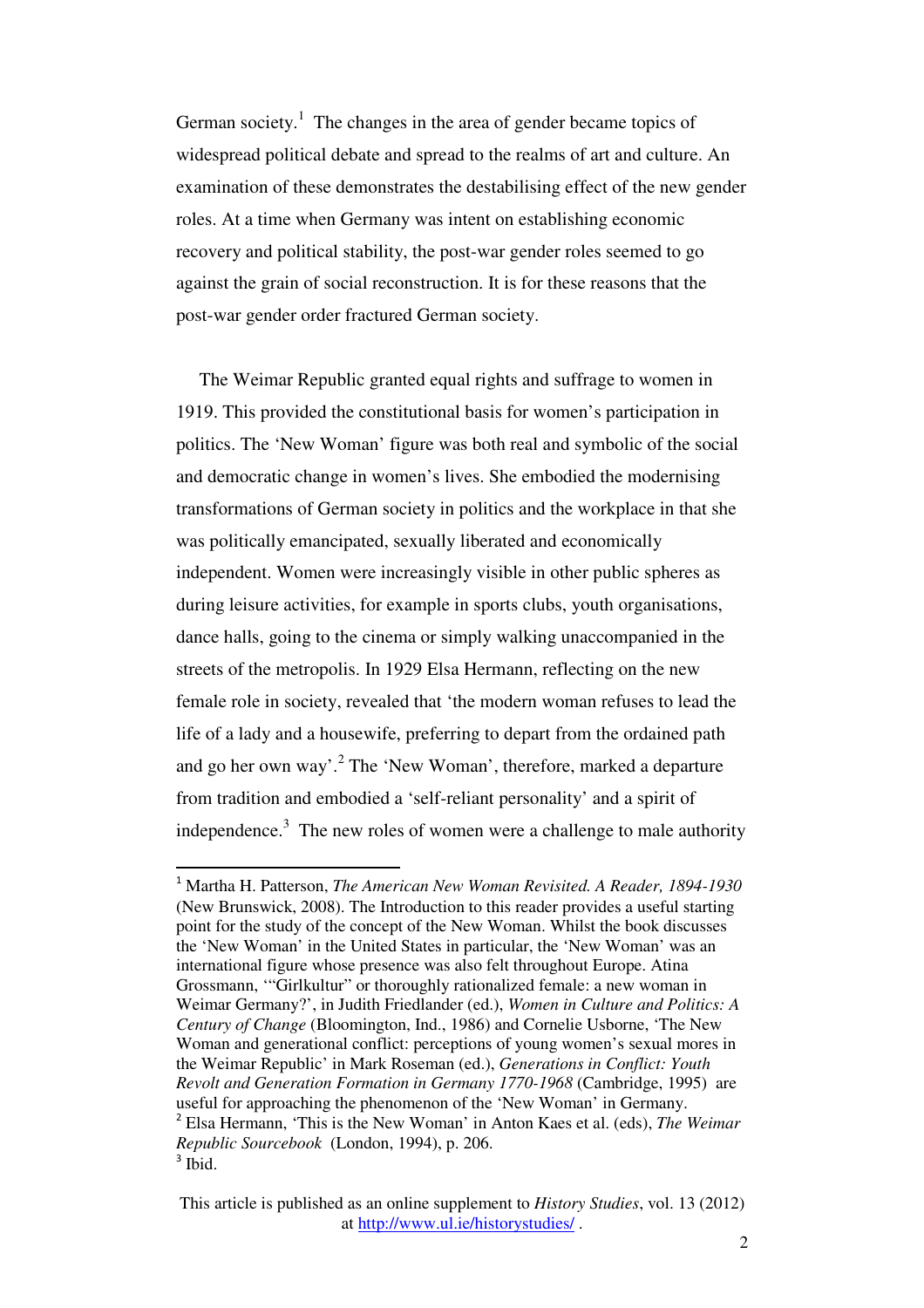and traditional patriarchal structures. After 1918, there was a surplus of two million women in Germany.<sup>4</sup> In light of this demographic imbalance and women's new political rights, there were fears among men of female numerical excess or 'Frauenüberschuss'.<sup>5</sup> This fact and the increased feminisation of the public sphere were viewed as particularly threatening as, in contrast to pre-war conditions, women were now major players in German society.<sup>6</sup>

 The appearance of women in the workforce had a destabilising effect on gender relations and was ultimately linked with economic instability. During the Weimar Republic there was an increase in the employment of female workers in favour of male employees particularly in the area of industry and white-collar jobs. An article entitled 'Women and the Economic Crisis' appeared in the *Frankfurter Zeitung* in 1931 and revealed that the number of working women in Germany at that time amounted to 11.5 million which constituted 35 per cent of the working population.<sup>7</sup> The article propounds that this was purely motivated by the fact that, due to the rationalisation and modernisation of industry, women were favoured because they were cheaper sources of labour. Nonetheless, the new role of women in the workforce represented female competition for men's traditional jobs in an increasingly tight labour market. This competition was met with fear and resentment by men. As one reflection of this attitude married working women were often attacked and stigmatised as 'Doppelverdiener', double income earners.<sup>8</sup> Furthermore, the new role of women in society became increasingly bound up with the idea that women were responsible for economic damage during the years of hyperinflation. Women had acquired spending power in the new culture of mass consumption. Thus female excess and overspending were associated with

<sup>4</sup> Anthony McElligott (ed.), *The German Urban Experience 1900-1945: Modernity and Crisis* (New York, 2001), p. 211.

<sup>&</sup>lt;sup>5</sup> Kathleen Canning, 'Weimar and the Politics of Gender' in Anthony McElligott (ed.), *Weimar Germany* (Oxford, 2009), p. 150.

 $6$  Ibid., p. 149.

<sup>7</sup> Anon., 'Women's Work and the Economic Crisis' in Anton Kaes et al. (eds), *The Weimar Republic Sourcebook* (London, 1994), p. 212.

<sup>8</sup> Ute Frevert, *Women in German History. From Bourgeois Emancipation to Sexual Liberation* (Oxford and New York, 1989), p. 197.

This article is published as an online supplement to *History Studies*, vol. 13 (2012) at http://www.ul.ie/historystudies/ .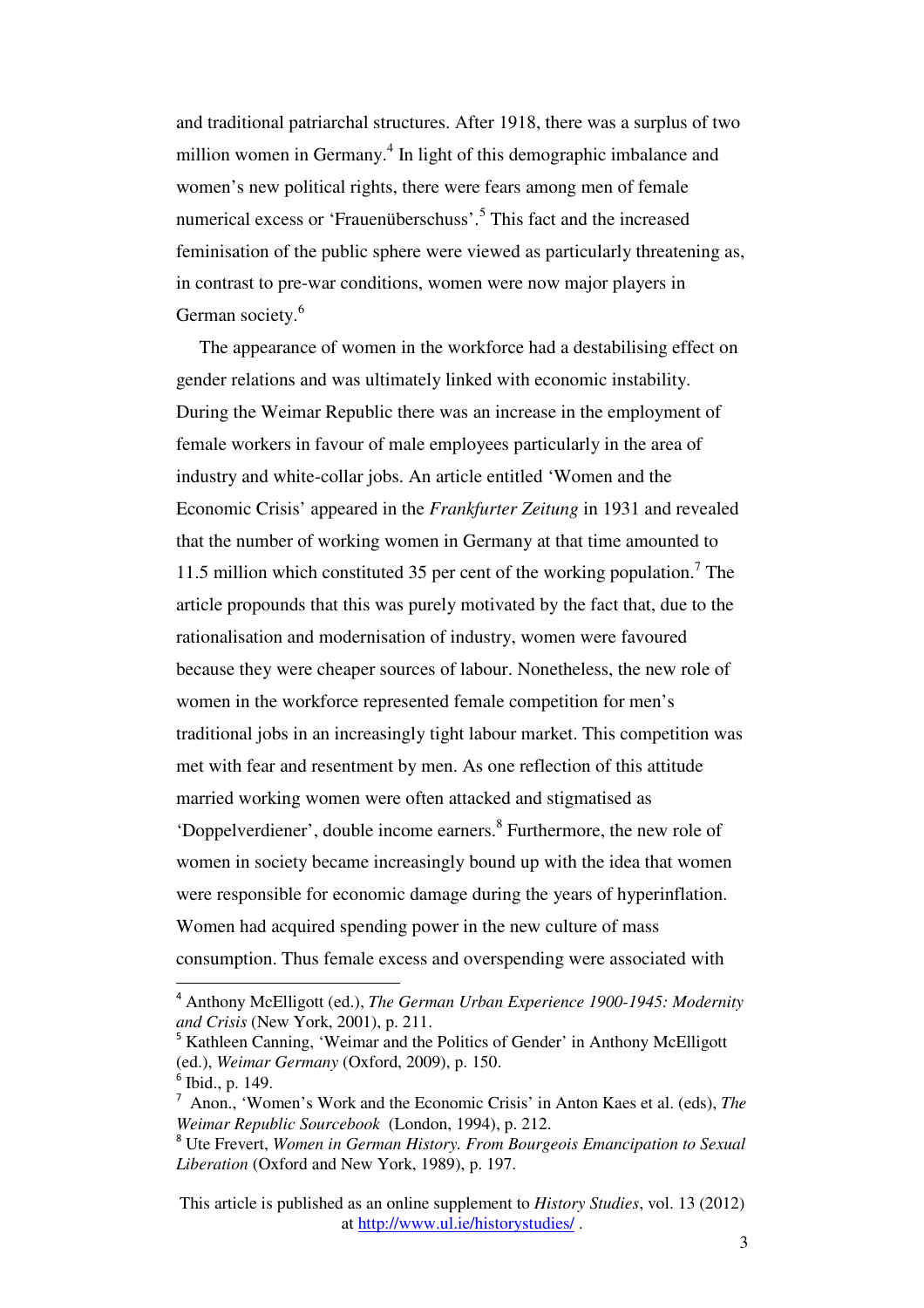inflation during the Weimar Republic.<sup>9</sup> As the crisis years of the Great Depression (ca. 1929-1939) dawned there was widespread belief in what Hilde Walter referred to in an article in 1931 as the 'mythical idea of the economic detriment caused by working women'.<sup>10</sup> Walter refers to the growing belief in Germany that the exclusion of women from the workplace could counter mass unemployment.<sup>11</sup> This is demonstrated by the passing of the 'Law on the Legal Position of Female Public Servants' in 1932 which legally permitted the civil service to dismiss married female workers.<sup>12</sup> This law also reveals the persistence of patriarchal attitudes in Germany. The presence of women in the workforce was tolerated if a woman did not have a husband but once she was married she was expected to return to her place in the domestic sphere.<sup>13</sup> The discrimination against women in the area of work highlights a degree of misogyny in Weimar society and reveals a tendency to scapegoat women as the cause of economic crisis. The new gender roles, therefore, became a highly charged class issue.

 Underlying social and sexual concerns associated with the new gender roles and a range of images of the 'New Woman' found their expression in the area of fashion. Erich Fromm from the Frankfurt Institute for Social Research who surveyed blue- and white-collar workers in the 1920s noted that 'short skirts, silk stockings and the page-boy cut (Bubikopf) were the fashion' during this period.<sup>14</sup> German fashion, as that of America, France and other westernised societies drew light on the newly masculinised images of women that were appearing and that were encapsulated by the Girl, the flapper and the Garconne. Fromm notes that in the new fashions the conventional distinction between men and women was often blurred.<sup>15</sup> Indeed, the androgynous appearance of the Garconne represented a hybrid

<sup>&</sup>lt;sup>9</sup> Canning, 'Weimar and the Politics of Gender', p. 162.

<sup>10</sup> Hilde Walter, 'Twilight for Women?', in Anton Kaes et al. (eds), *The Weimar Republic Sourcebook* (London, 1994), p. 211.

 $11$  Ibid., p. 210.

<sup>12</sup> Gesetz zur Rechtsstellung der weiblichen Beamten (May, 1932)

<sup>13</sup> Frevert, *Women in German History,* p. 198.

<sup>14</sup> Erich Fromm, 'The New Woman', in Anthony McElligott (ed.), *The German Urban Experience 1900-1945: Modernity and Crisis* (New York, 2001), p. 197.  $15$  Ibid.

This article is published as an online supplement to *History Studies*, vol. 13 (2012) at http://www.ul.ie/historystudies/ .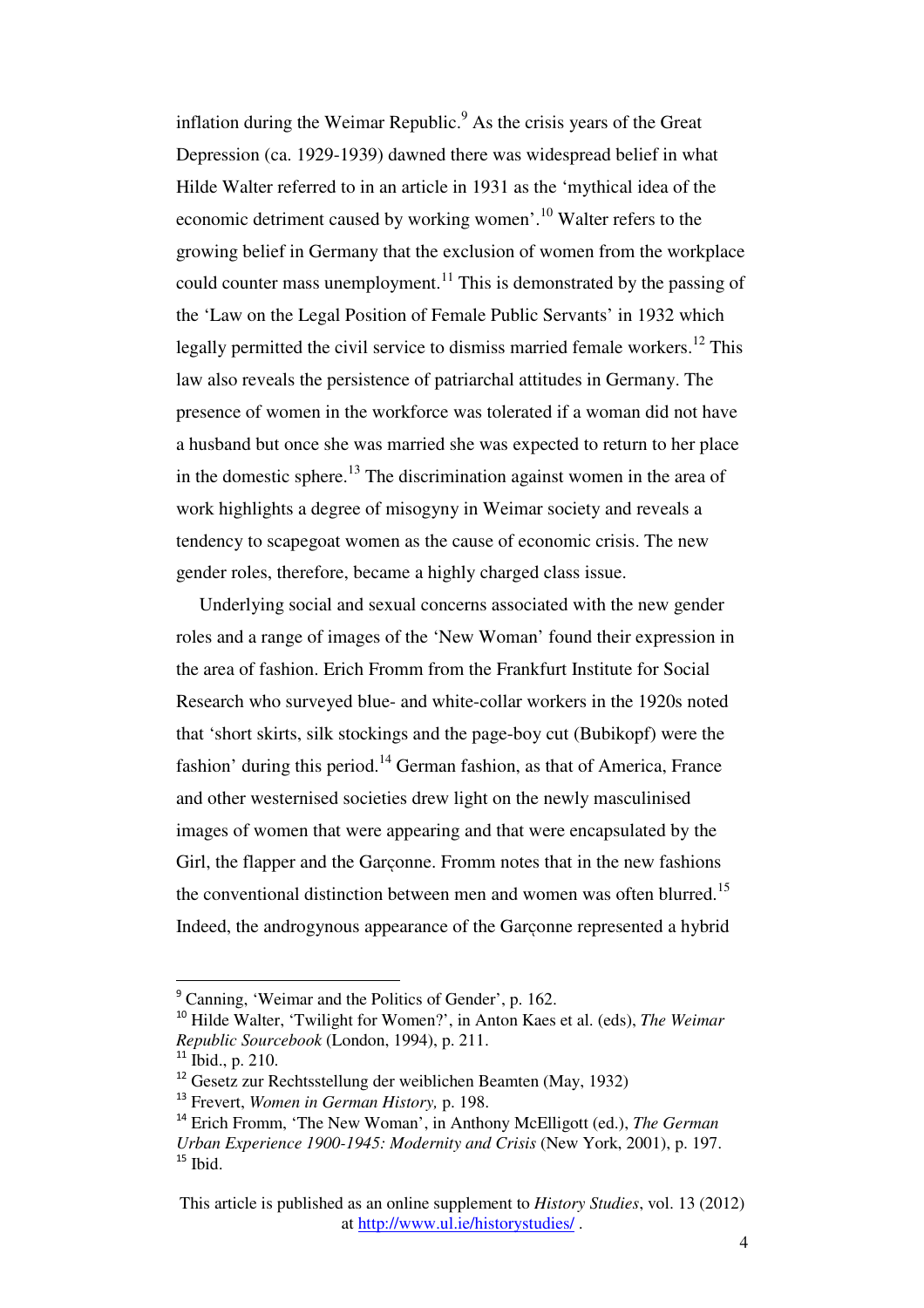sex and challenged the traditional male and female gendered spheres.<sup>16</sup> Fashion, therefore, was a space where gender roles were deconstructed. The gender dissolution displayed in women's fashion was quite threatening to some men as an article in the *Berliner Illustrirte Zeitung* in 1925 illustrates: 'It is high time that sound male judgement take a stand against these odious fashions (...) the look of a sickeningly sweet boy is detested by every real boy or man'.<sup>17</sup> Yet Fromm's research exposes quite an ambivalent response among males toward the new fashions as many revealed that they felt the new fashions were practical and, in this way, they accepted the changes.<sup>18</sup>

 At any rate, the new fashions reflected the cultural changes that were occurring in Germany as every facet of modern womanhood was incorporated into the image of the 'New Woman'.<sup>19</sup> She was not just the femme fatale or the cross-dressing lesbian. She could also be a sportsperson, an idealised housewife, a typist and a student.<sup>20</sup> Such a range of images of the modern woman points to the extensive and varying perceptions of cultural change in German society. Yet the incoherency of the image and the ambivalent response to it reflects the ambivalent response of German society to modernisation. However, perhaps the most threatening aspect of the 'New Woman' image was its intractability. Fashion is a form of selfrepresentation and its variability at this time highlighted that women had choices in post-war German society. The range of options is reflected in their choice of clothes, consumer goods and in how they spent their leisure time. This ungovernable feature of the 'New Woman' image and the new freedom of choice for women correspond with Hermann's notion of the 'self-reliant personality' and an independence that was strictly at odds with patriarchal tradition.

 Images of the 'New Woman' in paintings and films serve as a further reflection of the destabilising effects the new gender roles had on German

<sup>16</sup> McElligott, *The German Urban Experience,* p. 217.

<sup>&</sup>lt;sup>17</sup> Anonymous, 'Enough is Enough! Against the Masculinization of Woman', in Anton Kaes et al. (eds), *The Weimar Republic Sourcebook* (London, 1994), p. 659. <sup>18</sup>McElligott, *The German Urban Experience,* p. 205.

<sup>19</sup> Mary Fulbrook (ed.), *20th Century Germany: Politics, Culture and Society 1918- 1990* (Cambridge, 1997), p. 61.

 $20$  Ibid.

This article is published as an online supplement to *History Studies*, vol. 13 (2012) at http://www.ul.ie/historystudies/ .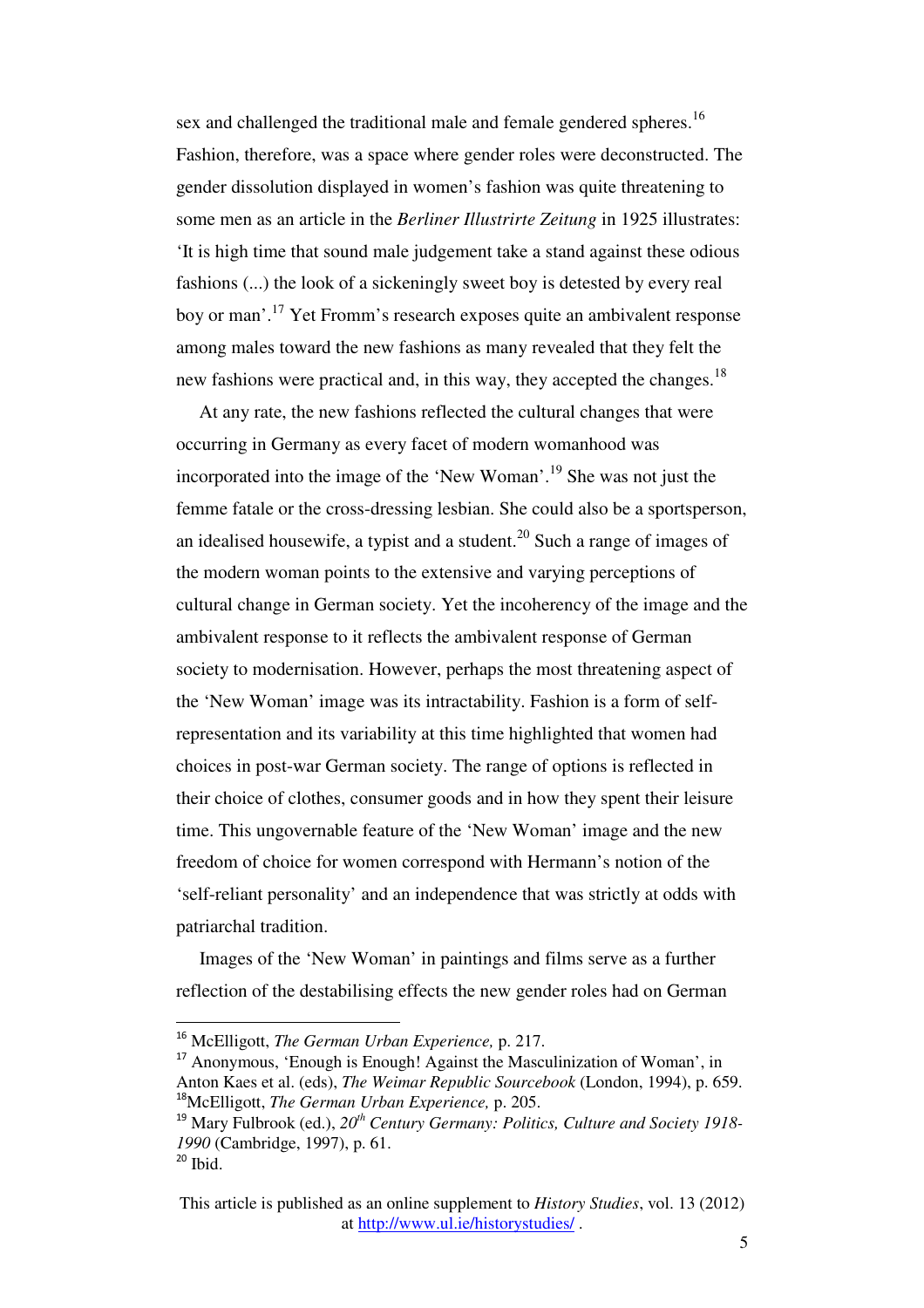society. The male experience of war encompassed many forms of physical and psychological trauma, such as loss of limbs, shell shock and male hysteria.<sup>21</sup> These had an emasculating effect on men. Additional post-war experiences of male workplace displacement by women had a transforming effect on perceptions of masculinity. Paintings such as Otto Dix's 'The Sex Murderer' which appeared a few years after the war in 1922 serve to delineate male fears and anxieties pertaining to post-war gender roles.<sup>22</sup> The representation of the male as a pathological sexual criminal and the image of the mutilated female body depict the sexual tensions and misogyny of the period and emphasise the complex emotional as well as social responses to women's changing role.<sup>23</sup> Fears of emasculation are also present in films of the period such as Georg Pabst's film from 1929, *Pandora's Box*, with its presentation of the effeminate male protagonist, Alwa.<sup>24</sup> This male character is in stark contrast to the leading female character, Lulu, who is a prostitute and who is representative of the 'New Woman'. The film, therefore, depicts a reversal of the traditional models of gender. Weimar art not only acted as an articulation of anxieties about gender but also as an attempt to reassert masculine authority.<sup>25</sup> This is apparent in Dix's painting with respect to the death of the female as well as films in which the conventional ending is the restoration of the female character to the institution of marriage. Thus a masculine bias can be detected in Weimar art as attempts were made to stabilise threats to male dominance and to restore traditional models of patriarchy. Moreover, the psychologically destabilising effect of the new gender roles on German men is observed in the display of 'militarised masculinity' in the political culture

 $21$  Canning, 'Weimar and the Politics of Gender', p. 154.

<sup>22</sup> Wilhelm Heinrich Otto Dix (1891-1969), 'Lustmord' (1922)

<sup>&</sup>lt;sup>23</sup> Beth Irwin Lewis, '*Lustmord*: Inside the Windows of the Metropolis', in Katharina von Ankum (ed.), *Women in the Metropolis: Gender and Modernity in Weimar Culture* (London, 1997), p. 226.

 $24$  Richard McCormick, 'Private Anxieties/Public Projections. "New Objectivity", Male Subjectivity, and Weimar Cinema' in *Women in German Yearbook,* 10 (2000), p. 10.

 $^{25}$  Ibid., p. 6.

This article is published as an online supplement to *History Studies*, vol. 13 (2012) at http://www.ul.ie/historystudies/ .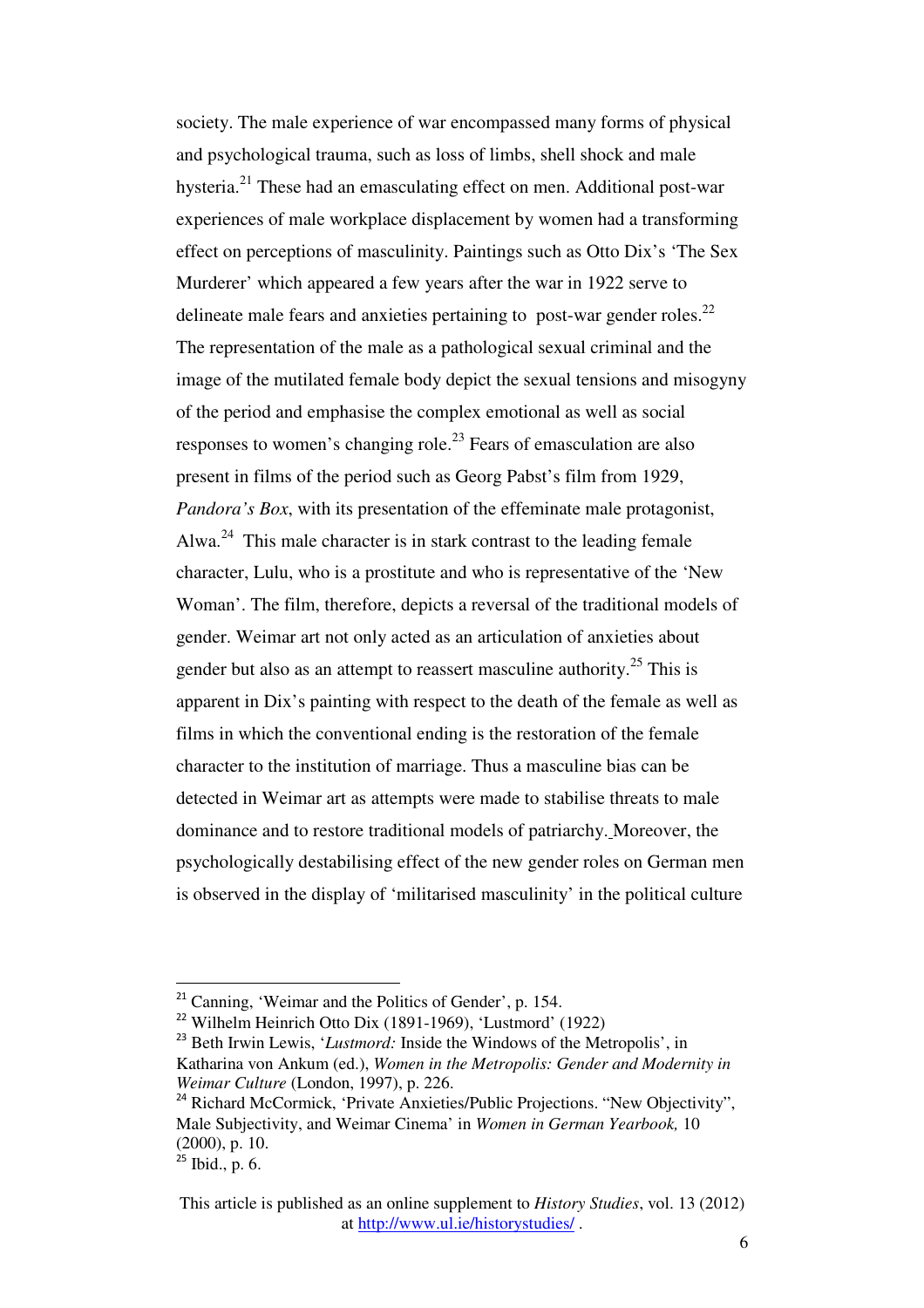of the republic.<sup>26</sup> Schumann notes that political violence 'served to restore a man's bruised self-esteem in the private realm of the family'.<sup>27</sup> Street fighting can be seen as ritualised performances in which masculine roles could be rehearsed. Thus, art and political violence in the Weimar Republic displayed complex male emotions and anxieties in response to an increasingly feminised public sphere and served as structures for constructing and reasserting masculinity.

 Although the new role of women in society provided many liberating prospects for women, the glamorous and emancipated image of the 'New Woman' was more a cultivated myth than an actual social reality for the majority of females in German society. In fact, women were largely ambivalent about the new gender roles. This might be due to the fact that many women were overburdened by the dual demands of their roles at home and at work. Ute Frevert notes the pressures and increasing expectations placed on German woman as women were expected to run a household according to the principles of rational economic management, to raise children in line with the recommendations of educationalists, to be an adaptable sexual partner to their husbands and to hold their own at work.<sup>28</sup> The new gender roles arising from rationalisation and modernisation ultimately increased the workload and strain on women. An account of a female textile worker published in 1930 points to the burdens and social reality of the ordinary working-class German woman. Her account is in line with the belief that many women worked out of economic necessity rather than by choice as she reveals a view that 'if a (...) mother could be at home, then the household and children would be better served'.<sup>29</sup> Thus it is not surprising that Alice Rühle-Gerstel noted in *Die literarische Welt* in 1933

<sup>&</sup>lt;sup>26</sup> Dick Schumann, 'Political Violence, Contested Public Space, and Reasserted Masculinity in Weimar Germany' in Kathleen Canning (ed.), *Weimar publics/Weimar subjects: rethinking the political culture of Germany in the 1920s* 

<sup>(</sup>Oxford, 2010), p. 247.  $27$  Ibid., p. 248.

<sup>28</sup> Frevert, *Women in German History,* p. 192.

<sup>29</sup> Anonymous, 'My Workday, My Weekend' in Anton Kaes et al. (eds), *The Weimar Republic Sourcebook* (London, 1994), p. 208.

This article is published as an online supplement to *History Studies*, vol. 13 (2012) at http://www.ul.ie/historystudies/ .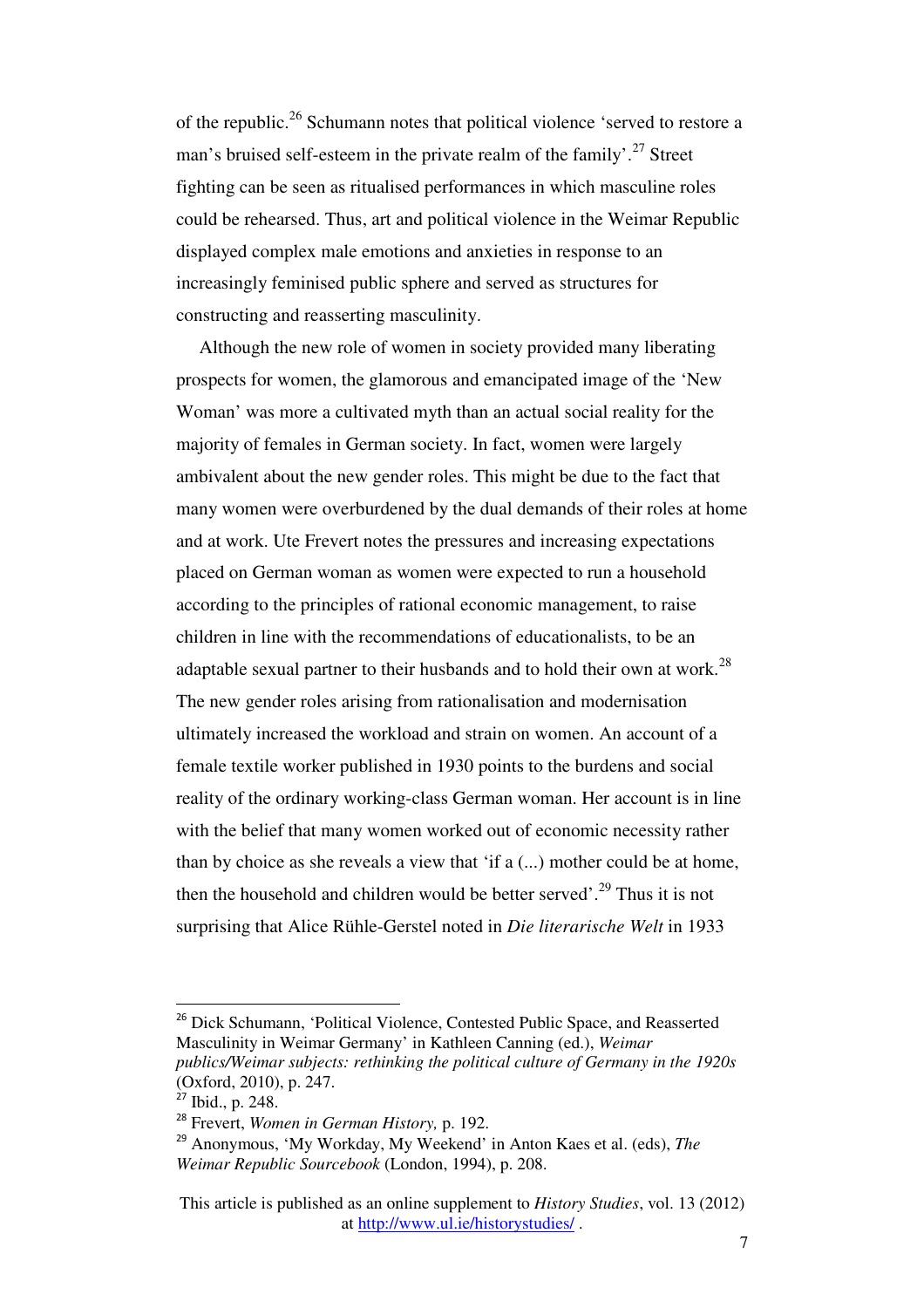that 'the new freedom for women had achieved nothing'.<sup>30</sup> Due to women's 'doubly bound' situation, she remarks on the desire of women to return to traditional models of femininity.<sup>31</sup> This eagerness reflects a yearning for a social stability that was perceived to be lacking at the time.

 In this sense, the readiness of women to return to more patriarchal structures underscored a class differential between middle-class notions of femininity that were exemplified by the 'New Woman' and the workingclass reality of increased workloads for women. It also highlighted the fact that traditional attitudes persisted in the republic and that German society was inherently patriarchal. The Weimar Constitution, for example, only accepted women's equal rights in principle and did not revise the patriarchal family law of the German Civil Code.<sup>32</sup> One of the most threatening aspects of the 'New Woman' was her sexual emancipation. Increased divorce rates, a rise in the number of abortions and the use of birth control which both signified liberation with regard to sexuality and reproductive rights was widely considered as a threat to the unit of the family. In a sense, the sexual behaviour of women heralded a period of 'moral panic' and an obsession with female sexuality and identity as issues concerning women's reproductive rights were vigorously and publicly debated.<sup>33</sup> The perceived 'birth strike' among young single women was particularly disconcerting as it signalled the idea that women were pleasure seekers with no concern for the interests of the nation and were directly contributing to the population crisis.<sup>34</sup>Their independence was viewed as disordering natural gender roles and disrupting the social fabric of the nation. The individualism of women and their new status was considered a sign of cultural degeneration and a threat to the social, political and economic reconstruction of Germany. Most images of the 'New Woman' originated outside Germany. These imported

<sup>&</sup>lt;sup>30</sup> Alice Rühle-Gerstel, 'Back to the Good Old Days?' in Anton Kaes et al. (eds), *The Weimar Republic Sourcebook* (London, 1994), p. 218.  $31$  Ibid.

<sup>32</sup> Frevert, *Women in German History,* p. 185.

<sup>33</sup> Cornelie Usborne, *The Politics of the Body in Weimar Germany. Women's Reproductive Rights and Duties* (Basingstoke, 1992), p. 87.

<sup>&</sup>lt;sup>34</sup> Atina Grossman, 'The New Woman and the rationalization of sexuality in Weimar Germany', in Ann Snitow, Christine Stansell and Sharon Thompson (eds), *Desire: The Politics of Sexuality,* (New York, 1983), p. 193.

This article is published as an online supplement to *History Studies*, vol. 13 (2012) at http://www.ul.ie/historystudies/ .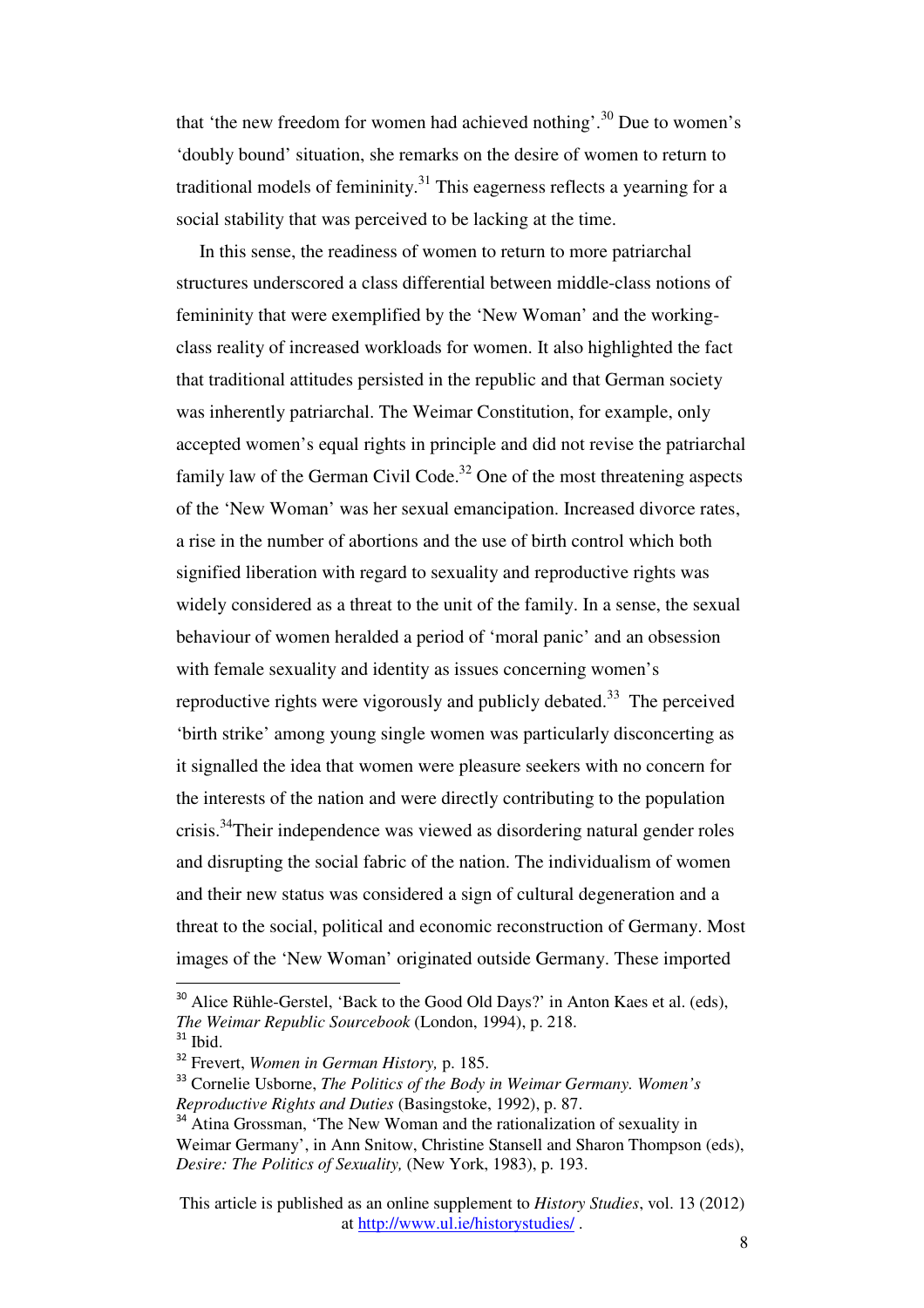images of femininity and the subsequent perception of de-nationalisation of the modern woman made the figure all the more volatile.<sup>35</sup> The new role of women, therefore, spawned intense nationalist controversy and debate as women were regarded as the cause of cultural degeneration and a threat to the existence of the race. $36$ 

 In conclusion, the new gender roles in post-war German society, whilst embodying the liberating potential of modernity, were also associated with Weimar society's disillusionment with modernising transformations. The new gender roles had a troubling effect on Weimar citizens as they psychologically emasculated men and overburdened women. The public attention that female sexuality and the new role of women received during Germany's interwar years paralleled the attempts to express anxieties about gender in the arts. Whilst leftist sex reformers and liberal feminists campaigned for reproductive rights on behalf of women, conservatives, the clergy and traditionalists promoted idealised images of motherhood and marriage and advocated a return to patriarchal structures. At a time of economic crisis, demographic imbalance and fears for the continuity of the race, the new role of women in society and the issue of gender disorder acted as a powerful metaphor for the instability of society and as a convenient scapegoat for the ills of the German nation. Whilst the decriminalisation of prostitution marked a political victory for the left, issues pertaining to female sexuality and the role of women became a central target of right-wing attacks.<sup>37</sup>Thus the question of gender had a polarising and politically destabilising effect on German society. Furthermore, since the Weimar Republic was seen to have granted women new political, economic and reproductive rights, opponents of the political system would continue to align the economic woes and moral degeneracy of the period with the new role of women and, hence, with the republic. Thus,

<sup>&</sup>lt;sup>35</sup> Canning, 'Weimar and the Politics of Gender', p. 165.

<sup>36</sup> Eric D. Weitz, *Weimar Germany* (New Jersey, 2007), p. 328.

<sup>37</sup> Julia Roos, *Weimar Through the Lens of Gender: Prostitution, Women's Emancipation, and German Democracy, 1919-1933* (Michigan, 2010).

This article is published as an online supplement to *History Studies*, vol. 13 (2012) at http://www.ul.ie/historystudies/ .